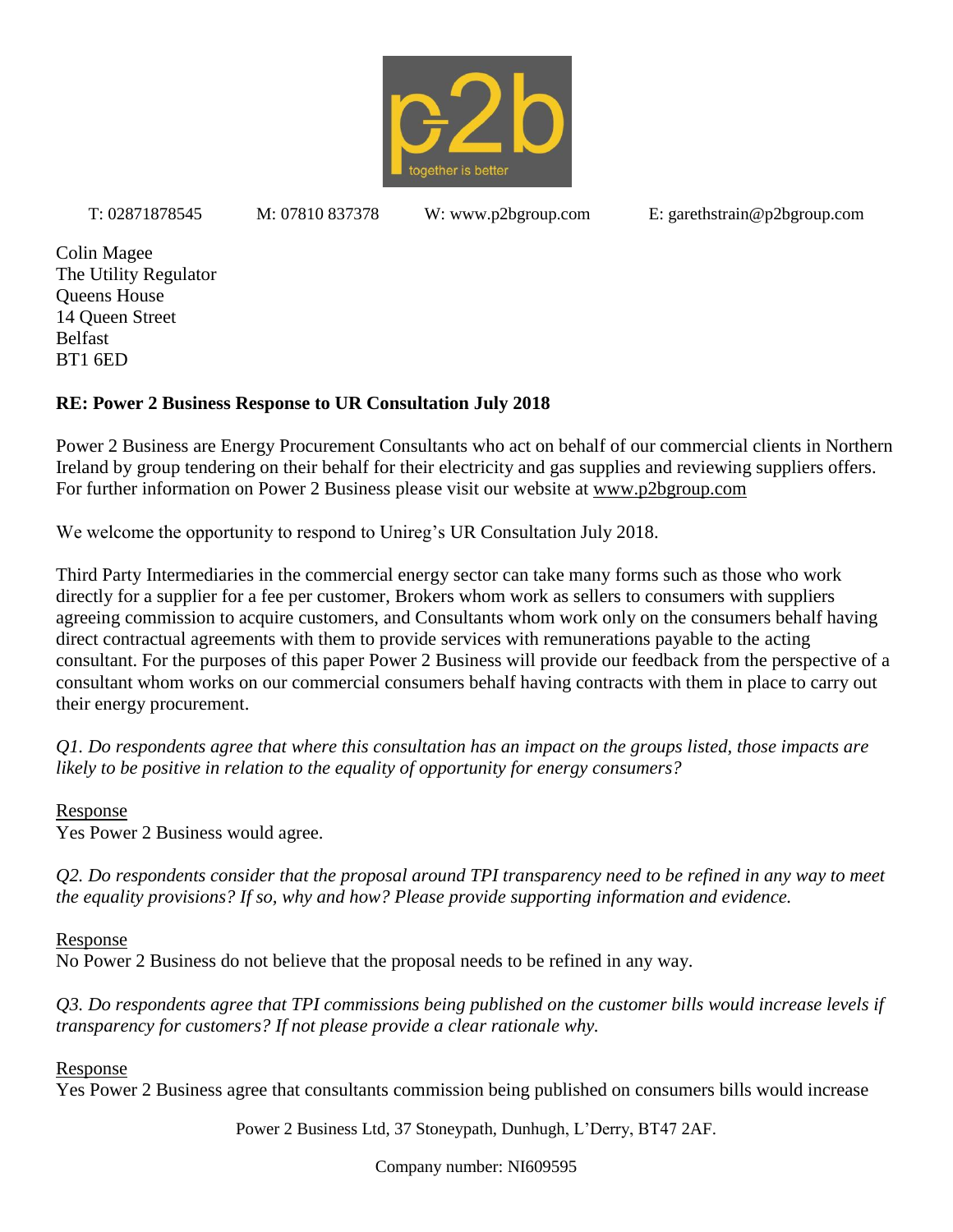

levels of transparency, we feel they should also detail the level of commissions to the consultant on the actual supply contract that the customer is accepting. However we do not feel this goes far enough and that a consumer needs to fully understand the total makeup of their energy costs. We would suggest regulated "pass through" charges, supplier margins and also the cost of the energy component itself should be detailed separately.

*Q4. Of those customers acquired via the TPI channel, can suppliers indicate what proportion have their commission paid on pence per KWh basis? Can suppliers clarify and provide data on other common models of commission used in NI?*

### Response

Question is directed at suppliers but Power 2 Business can confirm we are transparent with our clients, including our commissions which are agreed on a small per KWh basis with them by way of contract prior to any consultancy work being carried out. We do not agree levels of commissions directly with suppliers other than what our clients have contracted us to earn with their chosen supplier.

*Q5. Do respondents agree that standardising the reporting of TPI commissions on customer's bills would increase levels of transparency for customers? If not please provide a clear rationale why; and if yes, how best this can be achieved.*

#### Response

Yes power 2 Business would agree. This can be best achieved by the supplier having a separate line on each invoice detailing the commission payable from that invoice to the consultant.

*Q6. Of those customers acquired via the TPI channel, can suppliers indicate for what proportion they would have data on the level of commission being paid?*

## Response

Question is directed at suppliers only.

*Q7. Do respondents believe if a supplier is not aware of the TPI commission, the customer bill should include a general statement advising / reminding the customer that they may be paying commission and they should ask their broker for information on this? If not please provide a clear rationale why.*

#### Response

Yes a general statement seems fine in principle, however the general statement would need to be formulated in a standardised format agreed with consultants, the Utility Regulator, Suppliers and consumer interest groups so as not to give suppliers the freedom to create wording that could give rise to a negative perception that consultants whom bring value to their clients are acting in some way unfairly or underhand. Consultants such as Power 2 Business protect their clients by acting fairly and in their interests, not the interests of any supplier meaning there can be a conflict of interest if the supplier can create their own wording for this statement

Power 2 Business Ltd, 37 Stoneypath, Dunhugh, L'Derry, BT47 2AF.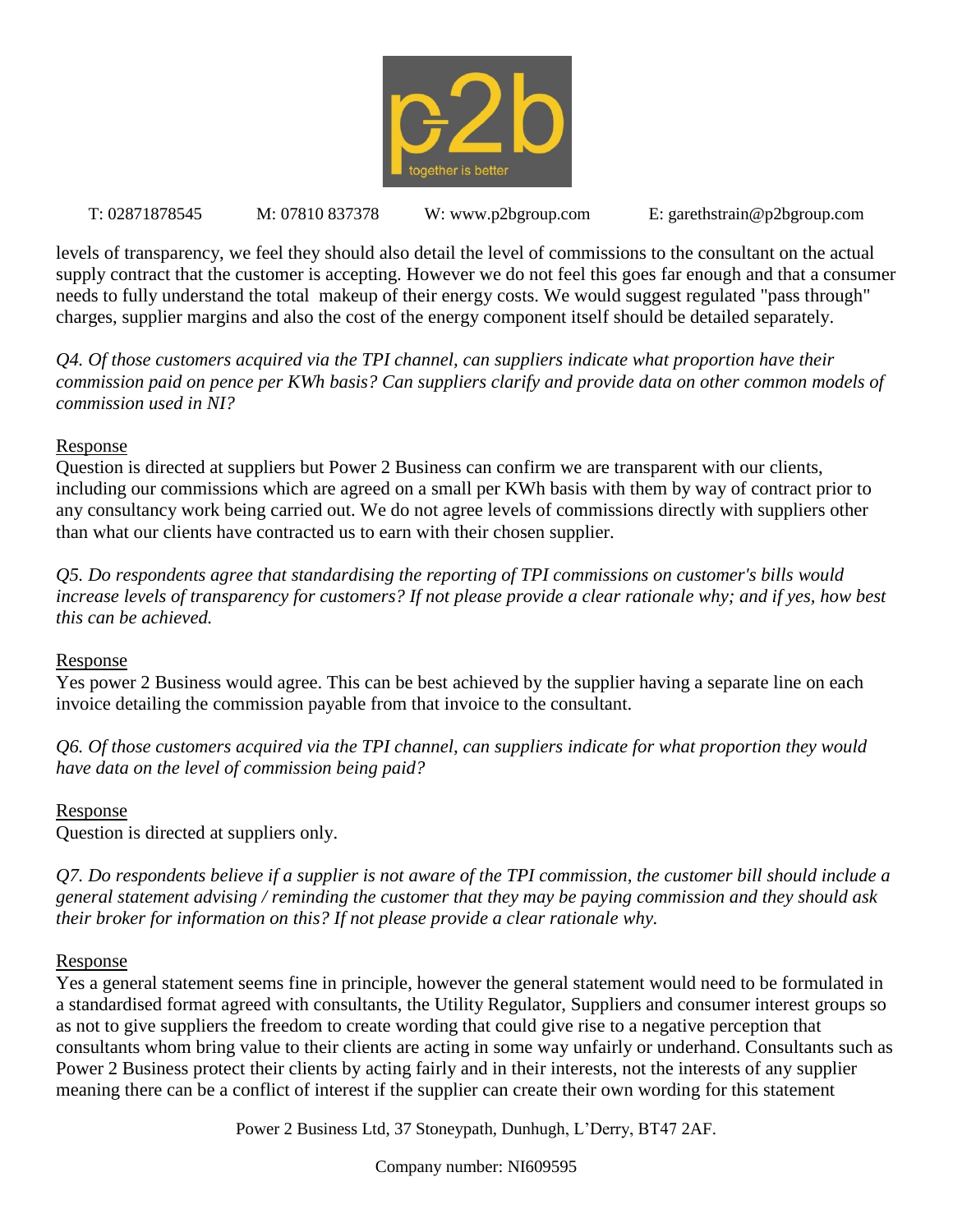

without approval. Any wording should certainly not provide suppliers with any direct control over a consultant as the consultant works on behalf of the consumer so this could place them in a position of not being able to perform their role.

*Q8. What changes to billing systems - or wider systems and processes -would be required in order to enable the publication of TPI commissions on a customer's bills? Do respondents have any view of the difficulty and cost of these changes?*

### Response

The question is directed to suppliers.

# *Q9. What other difficulties should be considered when publishing TPI commissions?*

### Response

Needs to be considered that consumers should not be given a negative perception of consultants whom act fairly and on consumers behalf as being the sector of the industry whom are the cause of their energy costs. There should be a focus placed on the overall transparency of the industry so that consumers are more informed such as the makeup of regulated "pass through" charges, supplier margins and energy costs themselves. Some suppliers without the intervention of consultants or customers themselves being pro-active are charging higher rates, sometimes up to 20% - 30% compared to other suppliers. We have seen in the last few weeks one particular supplier, whom we have anecdotal evidence does not work with indigenous consultants, revoking their customers fixed energy contracts and changing their terms and conditions to be quite onerous in comparison to others, particularly around notice periods of contract termination (up to 210 days in some instances) and charges. Suppliers acting in this manner will clearly damage the reputation of the industry. Other suppliers may take the same approach to their terms and conditions in the future and consultants whom provide a good service at low commissions should be fostered to help consumers navigate what can only become a more difficult industry, particularly around the navigation of supplier switching.

*Q10. To what extent do respondents believe all the difficulties highlighted with this proposal can or cannot be mitigated? Are the difficulties outweighed by the potential customer benefit?*

## Response

Power 2 Business cannot comment at this stage on the difficulties suppliers may be able to mitigate against in terms of their billing systems as we do not know what they are and as such are unable to comment on whether these difficulties will be outweighed by the customer benefit. We would be wholly supportive of having our commissions listed separately on our clients energy bills. With that said Power 2 Business would refer to our response to Question 9 as being needed to be taken into consideration as a method of mitigating any difficulties in terms of customers perceptions of consultants who act on their behalf with suppliers.

Power 2 Business Ltd, 37 Stoneypath, Dunhugh, L'Derry, BT47 2AF.